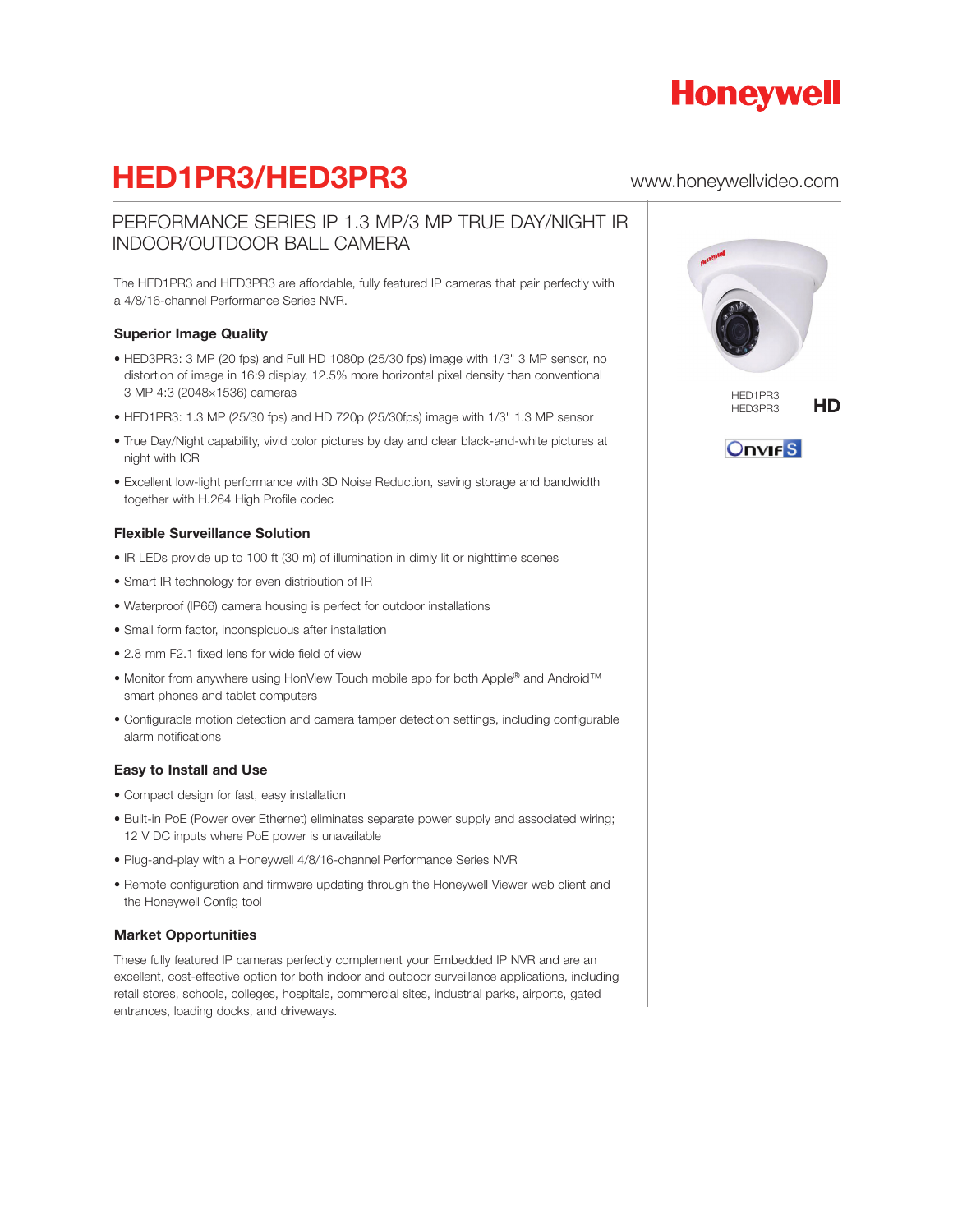# HED1PR3/HED3PR3 www.honeywellvideo.com

## **SPECIFICATIONS**

| <b>Model</b>                    |             | HED1PR3                                                                                                                     | HED3PR3                                                                                                 |  |
|---------------------------------|-------------|-----------------------------------------------------------------------------------------------------------------------------|---------------------------------------------------------------------------------------------------------|--|
| <b>Camera</b>                   |             |                                                                                                                             |                                                                                                         |  |
| Image Sensor                    |             | 1/3" 1.3 megapixel progressive scan CMOS                                                                                    | 1/3" 3 megapixel progressive scan CMOS                                                                  |  |
| <b>Effective Pixels</b>         |             | 1280 (H) $\times$ 960 (V)                                                                                                   | 2304 (H) × 1296 (V)                                                                                     |  |
| <b>Electronic Shutter Speed</b> |             | Auto/Manual, 1/3-1/30000 s                                                                                                  |                                                                                                         |  |
| Min. Illumination               |             | 0.08 lux, F2.1 (Color); 0 lux (IR LEDs on)                                                                                  | 0.045 lux, F2.1 (Color); 0 lux (IR LEDs on)                                                             |  |
| S/N Ratio                       |             | More than 50 dB                                                                                                             |                                                                                                         |  |
| <b>Camera Features</b>          |             |                                                                                                                             |                                                                                                         |  |
| <b>IR Distance</b>              |             | Up to 100 ft (30 m), depending on scene reflectance                                                                         |                                                                                                         |  |
| Day/Night                       |             | Auto (ICR)/Color/BW                                                                                                         |                                                                                                         |  |
| <b>Backlight Compensation</b>   |             | BLC/HLC/DWDR                                                                                                                |                                                                                                         |  |
| <b>White Balance</b>            |             | Auto/Manual                                                                                                                 |                                                                                                         |  |
| Gain Control                    |             | Auto/Manual                                                                                                                 |                                                                                                         |  |
| Noise Reduction                 |             | 3D                                                                                                                          |                                                                                                         |  |
| Privacy Masking                 |             | Up to 4 areas                                                                                                               |                                                                                                         |  |
| Lens                            |             |                                                                                                                             |                                                                                                         |  |
| Focal Length                    |             | $2.8$ mm                                                                                                                    |                                                                                                         |  |
| Max. Aperture                   |             | F2.1                                                                                                                        |                                                                                                         |  |
| Horizontal Angle of View        |             | $89^\circ$                                                                                                                  | $92^\circ$                                                                                              |  |
| Lens Type                       |             | Fixed                                                                                                                       |                                                                                                         |  |
| <b>Video</b>                    |             |                                                                                                                             |                                                                                                         |  |
| Compression                     |             | H.264 (Main/High/Baseline Profile)/MJPEG                                                                                    |                                                                                                         |  |
| Resolution                      |             | 1.3 MP (1280×960), 720p (1280×720),<br>D1 (704×576/704×480),<br>CIF (352×288/352×240)                                       | 3 MP (2304×1296), 1080p (1920×1080),<br>720p (1280×720), D1 (704×576/704×480),<br>CIF (352×288/352×240) |  |
|                                 | Main Stream | 1.3 MP/720p (1-25/30 fps)                                                                                                   | 3 MP (1-20 fps), 1080p (1-25/30 fps)                                                                    |  |
| Frame Rate                      | Sub Stream  | D1, CIF (1-25/30 fps)                                                                                                       |                                                                                                         |  |
| <b>Bit Rate</b>                 |             | H.264: 4-8192 kbps                                                                                                          |                                                                                                         |  |
| Corridor Mode                   |             | Support                                                                                                                     |                                                                                                         |  |
| <b>Network</b>                  |             |                                                                                                                             |                                                                                                         |  |
| Ethernet                        |             | RJ-45 (10/100Base-T)                                                                                                        |                                                                                                         |  |
| Protocol                        |             | IPv4/IPv6, HTTP, HTTPS, TCP/IP, UDP, UPnP, ICMP, IGMP, RTSP, RTP, SMTP, NTP, DHCP, DNS,<br>PPPoE, DDNS, FTP, IP Filter, QoS |                                                                                                         |  |
| Compatibility                   |             | ONVIF Profile S,CGI                                                                                                         |                                                                                                         |  |
| Max. User Access                |             | 20 users                                                                                                                    |                                                                                                         |  |
| Mobile App                      |             | HonView Touch for iPhone, iPad, Android Phone and Tablet                                                                    |                                                                                                         |  |
| General                         |             |                                                                                                                             |                                                                                                         |  |
| Power Supply                    |             | PoE (802.3af), 12 V DC                                                                                                      |                                                                                                         |  |
| Power Consumption               |             | 3.8 W max. (IR LEDs on)<br>3.7 W max. (IR LEDs on)                                                                          |                                                                                                         |  |
| <b>Working Environment</b>      |             | $-22^{\circ}$ F to 140°F (-30°C to 60°C); 10% to 100% RH, condensing                                                        |                                                                                                         |  |
| Ingress Protection              |             | IP66                                                                                                                        |                                                                                                         |  |
| <b>Dimensions</b>               |             | $4.25 \times 3.31$ in. (108 $\times$ 84 mm)                                                                                 |                                                                                                         |  |
| Weight                          |             | 0.55 lb (0.25 kg)                                                                                                           |                                                                                                         |  |
| Regulatory                      |             | FCC, Part 15B, Class B                                                                                                      |                                                                                                         |  |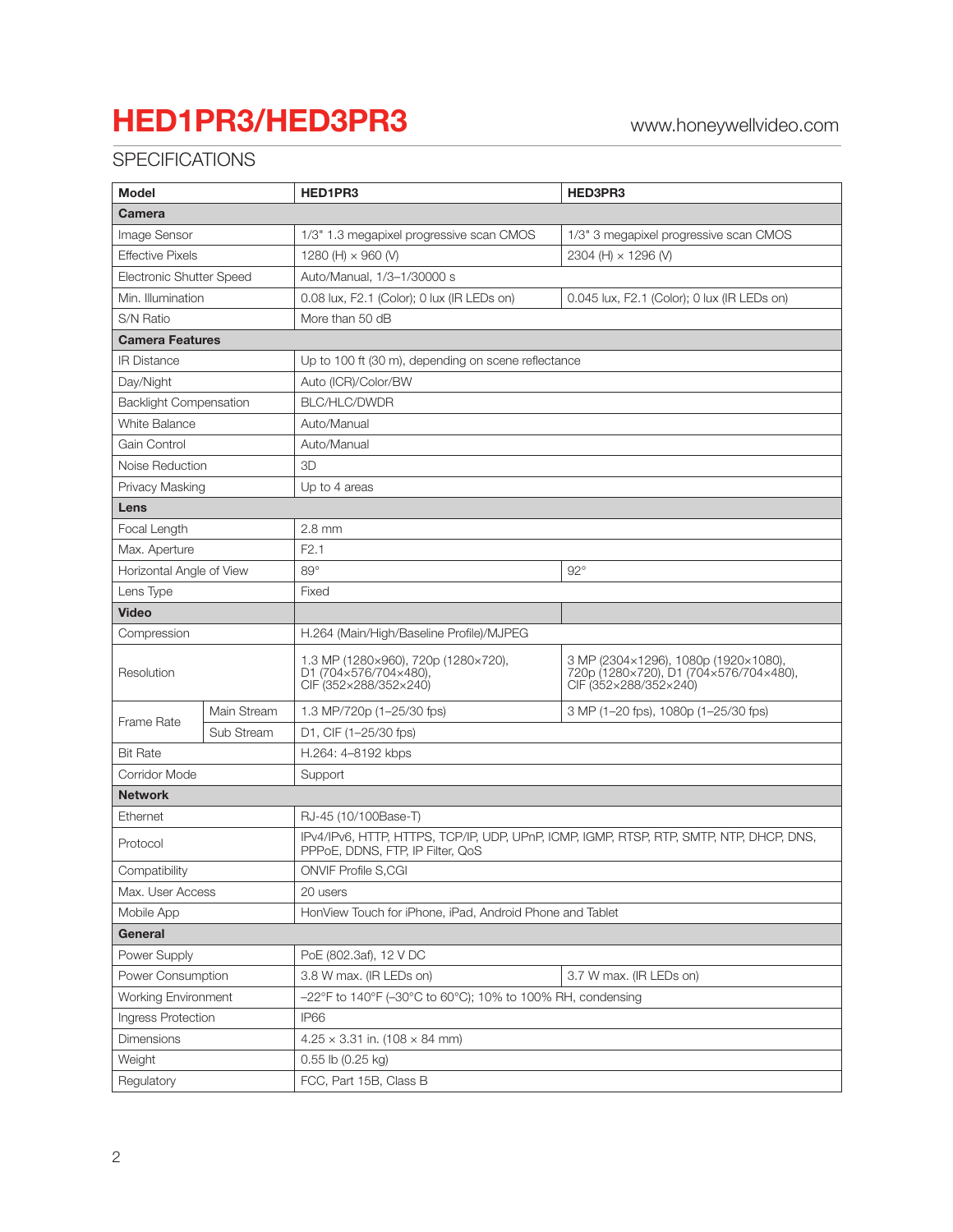# HED1PR3/HED3PR3 www.honeywellvideo.com

## ORDERING

| <b>Recommended Accessories</b> |                                                                      |  |  |  |
|--------------------------------|----------------------------------------------------------------------|--|--|--|
| <b>Mount</b>                   |                                                                      |  |  |  |
| HOA-WK                         | Wall Mount for Dome and Ball Cameras                                 |  |  |  |
| HBS2-BB                        | Junction Box                                                         |  |  |  |
| <b>HEJB</b>                    | Junction Box                                                         |  |  |  |
| <b>HB34S2-CM</b>               | Corner Mount (for use with HBS2-BB or HEJB)                          |  |  |  |
| <b>HOA-PM</b>                  | Pole Mount (for use with HBS2-BB or HEJB)                            |  |  |  |
| <b>System Compatibility</b>    |                                                                      |  |  |  |
| $HENO41**$ $(X)$               | H.264 4-Channel 1080p Embedded Network Video Recorder (1 or 2 TB)    |  |  |  |
| $HEN081**$ (X)                 | H.264 8-Channel 1080p Embedded Network Video Recorder (2, 4 or 6 TB) |  |  |  |
| $HEN161** (X)$                 | H.264 16-Channel 1080p Embedded Network Video Recorder (3 or 6 TB)   |  |  |  |

## HED1PR3/HED3PR3



| Ordering                                       |                                                                                                       |  |  |  |
|------------------------------------------------|-------------------------------------------------------------------------------------------------------|--|--|--|
| <b>Honeywell Performance Series IP Cameras</b> |                                                                                                       |  |  |  |
| HED1PR3                                        | Network TDN IR Indoor/Outdoor Ball Camera, 1/3" CMOS, 1.3 MP, 2.8 mm Fixed, 12 IR LEDs,<br>PoE. H.264 |  |  |  |
| HED3PR3                                        | Network TDN IR Indoor/Outdoor Ball Camera, 1/3" CMOS, 3 MP, 2.8 mm Fixed, 12 IR LEDs, PoE,<br>H.264   |  |  |  |